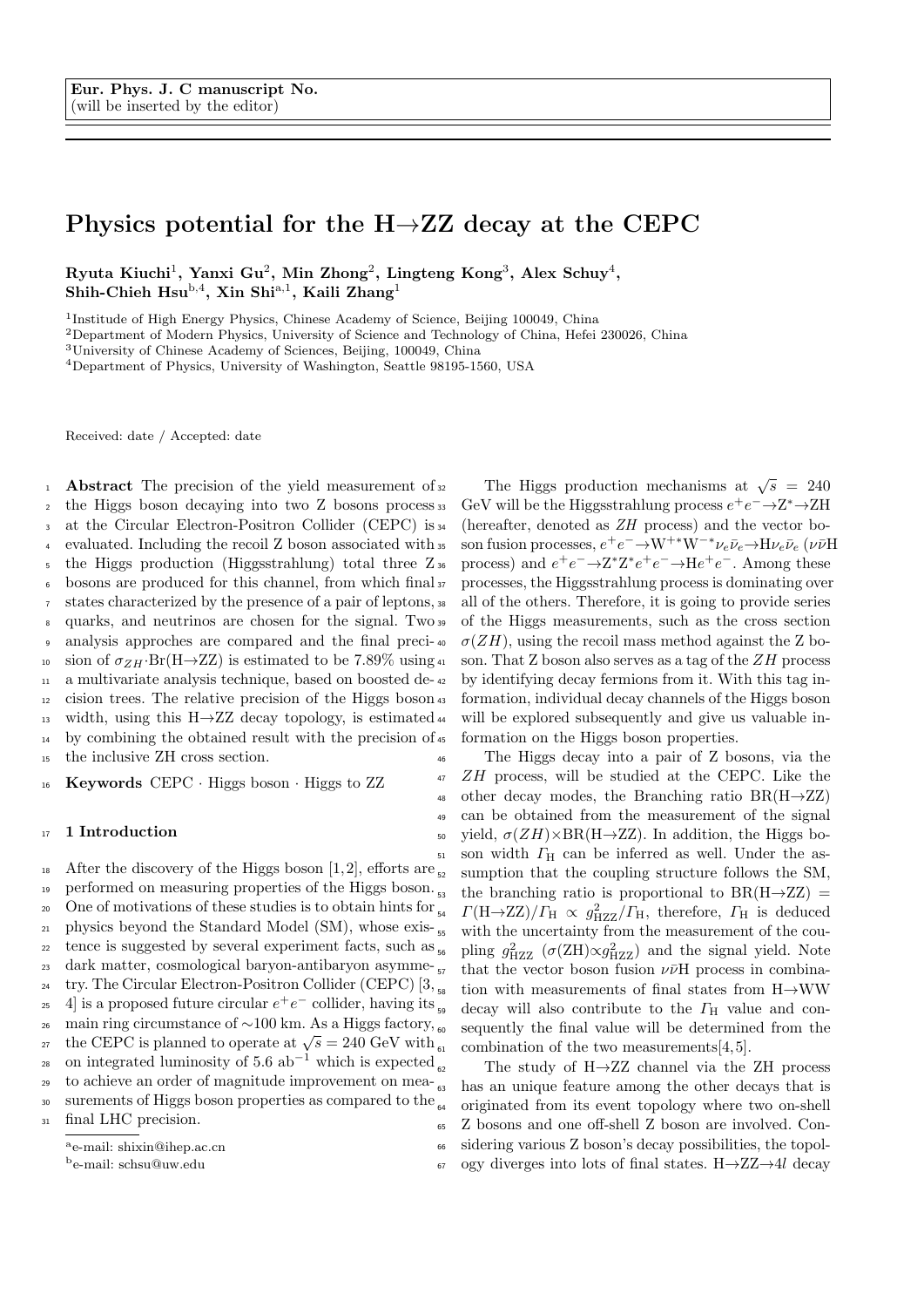<sup>68</sup> is the so-called "golden channel" of the Higgs boson <sup>69</sup> study at the LHC, as it has the cleanest signature of  $70$  all the possible Higgs boson decay modes. However, the  $\frac{1}{2}$  $71$  statistics of this leptonic channel at the CEPC may not  $\mathfrak{so}$ <sup>72</sup> allow to study the properties with required precision. <sup>73</sup> Conversely, fully hadronic channel can provide enough <sup>74</sup> statistics, but difficulties in identifying and matching <sup>75</sup> jets with proper Z bosons, as well as efficient separa-<sup>76</sup> tion from the SM backgrounds have to be overcome. <sup>77</sup> Between these two extremes, the decay channels hav-<sup>78</sup> ing a pair of leptons, two jets and two neutrinos are <sup>79</sup> most promising candidates for studying H→ZZ prop-80 erties, owing to its clear signature and larger branch-<sup>81</sup> ing fraction than the leptonic channel. Therefore, this  $\epsilon$ <sup>82</sup> final state has been chosen as the signal for the evalua-<sub>107</sub> 83 tion of the H $\rightarrow$ ZZ properties. Muons have most advan- $_{84}$  tage among charged leptons for discriminating isolated<sub>109</sub>  $\text{185}$  status from those produced by semi-leptonic decays of  $\text{10}$ 86 heavy flavor jets and the final states including a pair<sub>111</sub> <sup>87</sup> of muons are selected as the signal process:  $Z \rightarrow \mu^+ \mu^-$ , <sup>88</sup> H $\rightarrow$ ZZ<sup>\*</sup> $\rightarrow \nu \bar{\nu} q \bar{q}$  (Fig. 1) and its cyclic permutations, <sup>89</sup> Z→ν $\bar{\nu}$ , H→ZZ<sup>\*</sup>→q $\bar{q}\mu^+\mu^-$  and Z→q $\bar{q}$ , H→ZZ<sup>\*</sup>→ $\mu^+\mu^-\nu\bar{\mu}_4$ 90 where the q represents all quark flavors except for the  $q_1$ 91 top quark. On the other hand, various final states in- $_{92}$  volved in this analysis can serve as validation for de- $_{117}$ 93 tector reconstruction on charged particles. It puts anc<sub>118</sub>  $\,$ 94 – overall test on whether the design and detector calibra- $\,$ <sup>95</sup> tion precision has reached our demand.



Fig. 1 Example Feynman diagram of the signal process which is characterized by the presence of a pair of muons, jets and neutrinos. In this example, the initial Z boson associated with the Higgs production is decaying into muons whereas cyclic permutation of the decay products from 3  $Z_{141}$ bosons is considered in the analysis.

In this article, we report on the estimation of relative accuracy of the yield measurement for the  $H\rightarrow ZZ$ decay at the CEPC using the signal process characterized by the presence of a pair of muons, jets and neutrinos. In Section 2, we briefly introduce the CEPC detector design and the Monte Carlo (MC) simulation scheme. The event selection is described in Sec. 3, followed by an estimation on the precision of the signal yield in Sec. 4. Finally, conclusions are given in Sec. 5 and futher discussions are in Sec. 6.

### 2 Detector design and simulation samples

The CEPC will hosts two interaction points (IP) on the main ring, where the detectors at each IP should record collision data under different center of mass energies varying from  $\sqrt{s} = 91.2$  GeV as a Z factory to  $\sqrt{s} = 240$  $10$ <sup>eV</sup> as a Higgs factory. To fulfill those physics programs, a baseline concept of the detector is developed based on the International Large Detector (ILD) concept  $[6]$  with further optimizations for the CEPC environment. From the most inner sub-detector component, the detector concept is composed of a silicon vertex detector, a silicon inner tracker consisting of micro strip detectors, a Time Projection Chamber (TPC), a silicon external tracker, ultra-fine segmented calorime-<sup>120</sup> ters, an Electromagnetic CALorimeter (ECAL) and an <sup>121</sup> Hadronic CALorimeter (HCAL), a 3T superconducting <sup>122</sup> solenoid, and a muon detector [4].

 The CEPC simulation software package implements the baseline concept detector geometry. Events for the SM processes are generated by the Whizard [7] includ- ing the Higgs boson signal, where the detector configu- ration and response is handled by the GEANT4-based simulation framework, MokkaPlus [8]. Modules for dig- itization of the signals at each sub detector creates the hit information. Particle reconstruction has been taken place with the Arbor algorithm, which builds the re- constructed particles using calorimeter and track infor- $_{133}$  mation[9].

 The Higgs boson production and decay are simu- lated with the scheme, where the generated samples also contain the WW/ZZ fusion processes. All of the SM background samples, which can be classified into 2- <sup>138</sup> fermion processes  $(e^+e^- \rightarrow f\bar{f})$  and 4-fermion processes  $(e^+e^- \rightarrow f\bar{f}f\bar{f})$ , are produced as well.

#### 3 Event Selection

Event selection is performed in several stages. The pre-<sup>142</sup> selection builds higher-level objects, such as isolated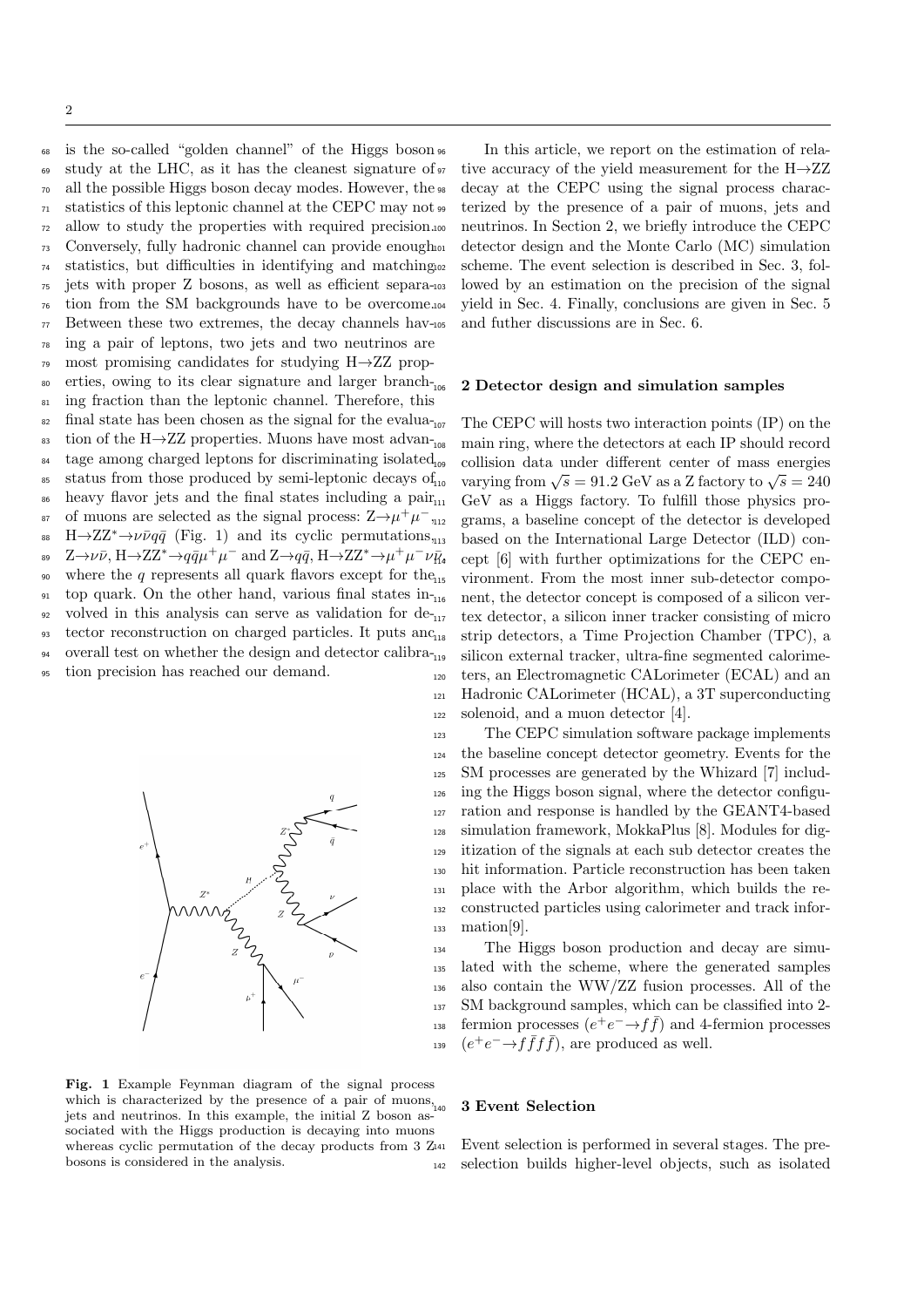muons, jets, and missing momentum from the Parti- cle Flow (PF) objects which are reconstructed by the ArborPFA. The isolation requirements on muons, iden- tified by the PFs, are imposed. For muons with en- ergy higher than 3 GeV, tracks inside of a cone with 148 a half-value of opening angle  $\theta$  around the candidate 201 are examined and it is identified as an isolated muon, when a ratio between the energy of the muon candi- date and a summation of the energy from all of the tracks except for the candidate in a volume defined by 153 the cone is higher than 0.1 with  $\cos \theta = 0.98$ . Jets are 206 clustered from the PFs but except for isolated lepton the candidates, using the  $k_t$  algorithm for the  $e^+e^-$  collision (ee – kt) with the FastJet package. Exclusive require-209 <sup>157</sup> ment  $(N_{jet} = 2)$  on number of jets is imposed. Events<sub>210</sub>

<sup>160</sup> clustered. <sup>161</sup> The events satisfying the pre-selection criteria are  $_{162}$  separated into six categories. Depending on which physics 163 objects  $(\mu \bar{\mu}/q\bar{q}/\nu\bar{\nu})$  form the tag Z boson, the signal<sup>216</sup> 164 samples can be classified into three categories. Further-<sup>217</sup> <sup>165</sup> more, distinguishing the status between having a pair <sup>166</sup> of objects suppose to be decaying from the on-shell Z boson and from the off-shell Z boson where  $H\rightarrow ZZ^{*220}$ 167 <sup>168</sup> decay is assumed, enhances the efficiency of the event 169 selection by applying different selection criteria for each<sup>222</sup> <sup>170</sup> respectively. Following notation is adopted for each cat-171 egory:  $\mu\mu H\nu\nu qq$  ( $\mu\mu Hqq\nu\nu$ ) category is defined to be <sup>172</sup> most sensitive to signal events where two characters of <sup>173</sup> the top represent a pair of muons decaying from the  $174$  initial Z boson, having reconstructed invariant mass<sub>224</sub>  $175$   $M_{\mu\mu}$  in the range 80-100 GeV with the reconstructed  $_{176}$  invariant mass of missing term  $M_{\text{miss}}$  due to escaping<sub>226</sub> neutrinos is larger (smaller) than dijet  $M_{\rm ii}$ . The mass, 178 range for the other categories are chosen as  $75{\text -}110~\text{GeV}_{228}$ 179 for  $\nu\nu$ H $\mu\mu\gamma$ qq $/\nu\nu$ Hqq $\mu\mu$  category and 75-105 GeV for<sub>229</sub> 180 qqHvv $\mu\mu$ /qqH $\mu\mu\nu\nu$  category, taking into account the<sub>230</sub>  $181$  reconstructed mass resolution for this analysis. To  $en_{231}$  $182$  sure that the events are grouped into exclusive cate- $_{232}$ 183 gories, further separation on recoil mass distribution of  $_{233}$  $_{184}$  a pair of objects are applied which is described later.

<sup>158</sup> are requested to have a pair of isolated muons of pos-<sup>159</sup> itive and negative charged, and two jets successfully

185 On total six categories,  $\mu\mu H\nu\nu q$ ,  $\mu\mu Hqq\nu\nu$ ,  $\nu\nu H\nu\mu q$ ,  $\nu\nu$ Hqq $\mu\mu$ , qqH $\nu\nu\mu$ , qqH $\mu\mu\nu\nu$ , further event selection<sub>236</sub> 187 criteria are optimised separately. Two different analysis237 approches are explored for this stage, the one where re- quirements are imposed on a set of kinematic variables (referred to "cut-based" analysis) and the one which uses a multivariate analysis technique, based on the boosted decision tree (BDT) implemented within scikit- learn package [11], in order to achieve better separa- tion between signal and background (referred to "BDT" analysis).

For the cut-based analysis, the signal to background ratio is minimized by the following requirements. The invariant mass  $M_{\mu\mu}$  of the two muons, the invariant mass  $M_{\rm ii}$  of two jets and the missing mass  $M_{\rm miss}$  are required to fall into the mass window around the  $Z(Z^*)$ boson. Number of particle flow objects  $N_{\text{PFO}}$  in the event is required to be larger than a threshold value. which is affected and decided by the condition whether jets are originated from an on-shell Z boson or not, as well as to suppress backgrounds where the jets are reconstructed from any objects other than quark seeds coming from the Z boson. Cut on the polar angle of the sum of all visible particles  $\cos \theta_{\text{vis}}$  is applied to further reject background processes, such as two-fermion components which tends to be back-to-back along the beam axis. Angular differences between the reconstructed Z bosons from di-muons and di-jets  $\Delta\phi_{ZZ}$  is used to reduce background components as well. Kinematic properties of two on-shell Z bosons has significant overlap  $\frac{\text{Area}}{\text{Area}}$  at  $\sqrt{s}$  = 240 GeV, causing overlapping of categories between interchange of on-shell Z bosons. In the twodimensional plane of recoil mass distributions of di-<sup>218</sup> objects, two exclusive regions are defined and are used to confine the category to ensure that the events are grouped into mutually exclusive categories. For exam-<sup>221</sup> ple, in the  $M_{\mu\mu}^{\text{recoil}}$ - $M_{jj}^{\text{recoil}}$  plane, a region covering ma-<sup>222</sup> jority of  $Z(\rightarrow q\bar{q})H(\rightarrow ZZ^* \rightarrow \mu\mu\nu\bar{\nu})$  signal can be defined as

$$
M_{\mu\mu}^{\text{recoil}} - M_{\text{H}} > |M_{\text{jj}}^{\text{recoil}} - M_{\text{H}}| \quad (for M_{\mu\mu}^{\text{recoil}} > M_{\text{H}})
$$
  

$$
< -|M_{\text{jj}}^{\text{recoil}} - M_{\text{H}}| \quad (for M_{\mu\mu}^{\text{recoil}} < M_{\text{H}})
$$

where  $M_H$  represents the Higgs boson mass of 125 GeV. A requirement, denoted by " $not-qqHZZ"$ , has been added to the cut sequence for  $\mu\mu$ Hqqvv category where events are rejected if reconstructed recoil masses are included in above region. Similarly, two kinds of " $not$ - $xxHZZ$ "  $(xx : \mu\mu$  or  $\nu\nu$  or qq) are included in the selection for each category. Table 1 summaries the selection criteria applied across all the categories considered.

The signal and background reduction efficiencies as well as expected number of events running at  $\sqrt{s} = 240$  $GeV$  with an integrated luminosities of 5.6 ab<sup>-1</sup> after the event selection are listed in the Table 2. Most sensitive signal channel and a sub-leading signal channel which is the production process by replacing the decays of on-shell Z bosons, per category is separately shown for the signal component. In general, the analysis achieves a strong background rejection, while the signal selection efficiencies of approximately 30% and higher are kept. The main background which is common in all categories is the other Higgs decays. Four fermion 244 processes, such as  $e^+e^- \rightarrow ZZ \rightarrow \mu \mu qq$  and  $e^+e^- \rightarrow ZZ$  $\rightarrow \tau \tau qq$  due to the similarity of kinematics, have large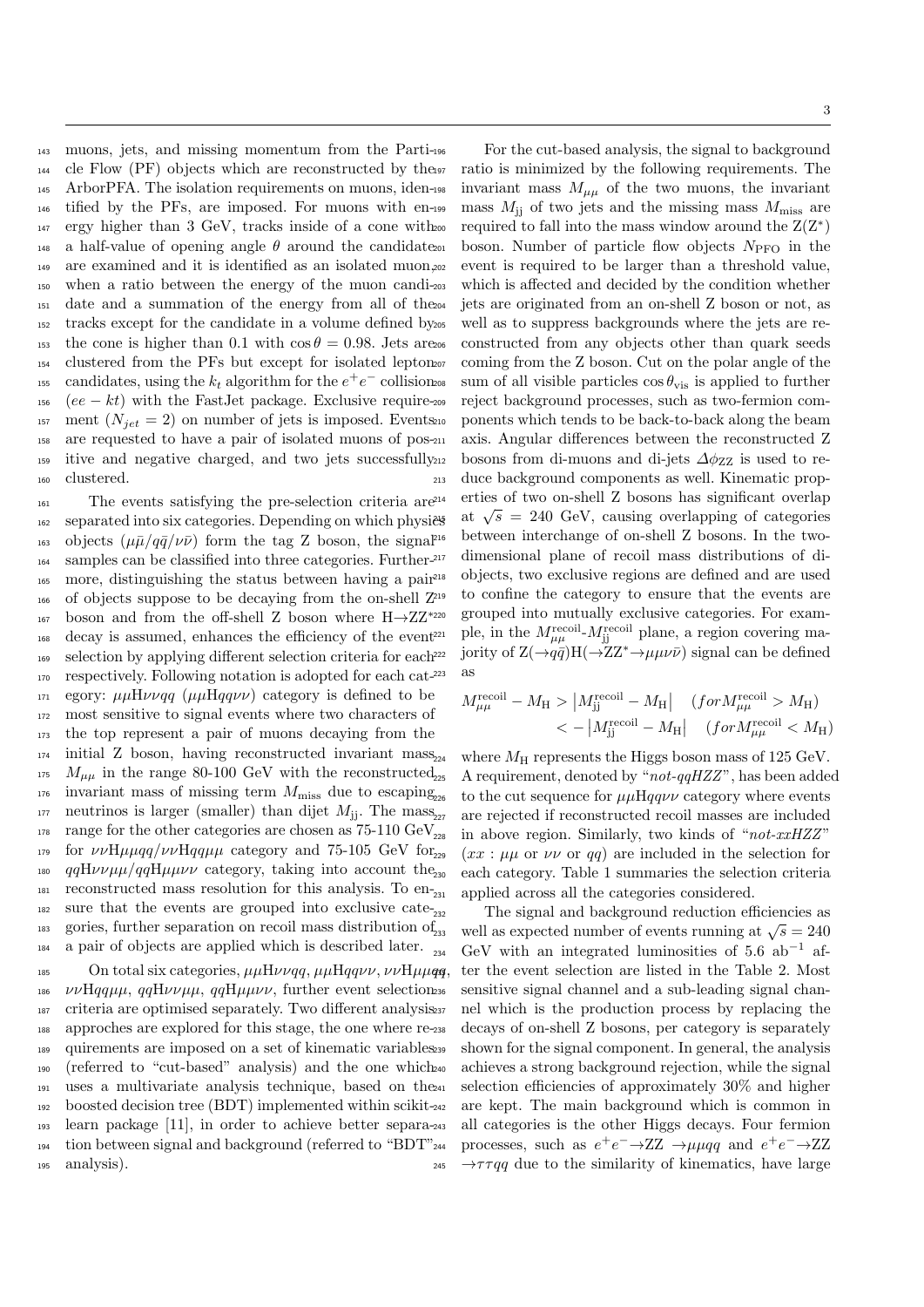Table 1 Overview of the requirements applied when selecting events (cut-based).

| Pre-selections                                                                                                                                 |                                  |                                                         |                                        |                                        |                                                                     |                       |
|------------------------------------------------------------------------------------------------------------------------------------------------|----------------------------------|---------------------------------------------------------|----------------------------------------|----------------------------------------|---------------------------------------------------------------------|-----------------------|
| $N(l) = 2$ , where leptons(1) should pass the isolation criteria<br>$N(\mu^{+}) = 1, N(\mu^{-}) = 1$ with $E(\mu^{\pm}) > 3$ GeV<br>$N(jet)=2$ |                                  |                                                         |                                        |                                        |                                                                     |                       |
| Selection (Cut-based)                                                                                                                          | $\mu\mu H\nu\nu q\overline{q}$   | $\mu\mu$ Hqqvv                                          | $\nu\nu$ H $\mu\mu$ qq                 | $\nu\nu$ Hqq $\mu\mu$                  | $qqH\nu\nu\mu\mu$                                                   | $qqH\mu\mu\nu\nu$     |
| Mass order<br>$M_{\mu\mu}$ (GeV)                                                                                                               | [80, 100]                        | $M_{\rm miss} > M_{\rm jj}$ $M_{\rm miss} < M_{\rm jj}$ | $M_{\mu\mu} > M_{\rm ii}$<br>[60, 100] | $M_{\mu\mu} < M_{\rm ii}$<br>[10, 60]  | $M_{\rm miss} > M_{\mu\mu}$ $M_{\rm miss} < M_{\mu\mu}$<br>[15, 55] | [75, 100]             |
| $M_{\rm ii}$ (GeV)                                                                                                                             | [15, 60]                         | [60, 105]                                               | [10, 55]                               | [60, 100]                              |                                                                     | [75, 105]             |
| $M_{\rm miss}$ (GeV)                                                                                                                           | [75, 105]                        | [10, 55]                                                |                                        | [75, 110]                              | [70, 110]                                                           | [10, 50]              |
| $M_{\mu\mu}^{\rm recoil} \ ( {\rm GeV} )$                                                                                                      |                                  | [110, 140]                                              |                                        |                                        | [175, 215]                                                          | [115, 155]            |
| $M_{\rm vis}$ (GeV)                                                                                                                            |                                  | [175, 215]                                              |                                        | [110, 140]                             | [115, 155]                                                          | [185, 215]            |
| $M_{\rm ii}^{\rm recoil}$ (GeV)                                                                                                                | [185, 220]                       |                                                         |                                        |                                        |                                                                     | [110, 140]            |
| $N_{\text{PFO}}$                                                                                                                               | [20, 90]                         | [30, 100]                                               | [20, 60]                               | [30, 100]                              | [40, 95]                                                            | [40, 95]              |
| $ \cos \theta_{\rm vis} $                                                                                                                      |                                  |                                                         |                                        | ${}_{\leq 0.95}$                       |                                                                     |                       |
| $\Delta \phi_{ZZ}$ (degree)                                                                                                                    | [60, 170]                        | [60, 170]                                               | < 135                                  | < 135                                  |                                                                     | [120, 170]            |
| Region masking                                                                                                                                 | $not$ - $\nu\nu$ HZZ & not-qqHZZ |                                                         |                                        | $not$ - $\mu\mu HZZ$ & $not$ - $qqHZZ$ |                                                                     | not-vvHZZ & not-µµHZZ |

246 contributions in the  $\mu\mu H q q \nu \nu / q q H \mu \mu \nu \nu$  categories and 281 <sup>247</sup> in the  $\nu\nu\text{H}qq\mu\mu/qq\text{H}\nu\nu\mu\mu$  categories, respectively.

 For the BDT analysis, simpler selection criteria are applied prior to the BDT discrimination. The invari- ant and recoil mass of the associated Z boson which is reconstructed from di-objects (i.e. a pair of muons for <sup>252</sup>  $\mu\mu$ H $\nu\nu$ qq and  $\mu\mu$ Hqq $\nu\nu$  categories) are required to be in the region of the signal mass window. The selection  $_{254}$  requirements on the number of particle flow objects and  $_{254}^{288}$  $\frac{255}{255}$  the polar angle of the sum of all visible particles are also  $\frac{255}{290}$ applied as used in the cut-based analysis.

 A boosted decision tree is then trained on remaining signal and background events for each category sepa- rately. The boosting algorithm utilized in this analysis <sup>260</sup> is the AdaBoost scheme [12]. The input variables to the BDT are defined as follows:

 $\bullet M_{\mu\mu}$ ,  $M_{\rm ii}$ ,  $M_{\rm miss}$ : invariant mass of di-objects

 $_{263}$  •  $N_{\text{PFO}}$ : number of PFOs

- $\cos \theta_{\text{vis}}$ : polar angle of the sum of all visible particles.
- 265  $\Delta\phi_{ZZ}$ : angle between a Z boson reconstructed from 298 <sup>266</sup> the two muons and that reconstructed from the two <sup>299</sup> <sup>267</sup> jets
- <sup>268</sup>  $M_{\rm ij}^{\rm recoil}$ ,  $M_{\rm vis}$  : recoil mass of the di-jets and invariant  $\frac{269}{269}$  mass of all particles (for  $\mu\mu H\nu\nu qq/\mu\mu Hqq\nu\nu$  cate-302 <sup>270</sup> gories)
- $M_{jj}^{\text{recoil}}$ ,  $M_{\mu\mu}^{\text{recoil}}$ : recoil mass of the di-jets and the  $272$  di-muons (for  $\nu\nu H\mu\mu qq/\nu\nu Hqq\mu\mu$  categories)
- <sup>273</sup>  $M_{\mu\mu}^{\text{recoil}}$ ,  $M_{\text{vis}}$ : recoil mass of the di-muons and in-<sup>274</sup> variant mass of all particles (for  $qqH\nu\nu\mu\mu/qqH\nmu\nu\nu\nu\sigma\nu$ <sup>275</sup> categories)
- $P_{\text{vis}}$   $P_{t,\text{vis}}$ : magnitude of the momentum and tran-309 <sup>277</sup> severse momentum from summation of all visible <sup>278</sup> particles
- $E_j^{leading}, E_j^{sub.}$ : energy of the leading jet and the <sup>280</sup> sub-leading jet

<sup>281</sup> •  $P_{t,j}^{leading}$ ,  $P_{t,j}^{sub.}$ : magnitude of transeverse momentum of the leading jet and the sub-leading jet

The BDT analysis exploits the increased sensitivity by combining the 14 input variables into the final BDT discriminant. Fig. 2 shows the obtained BDT score distributions for signal and background samples. For the final separation of signal and background events, the cut value on the BDT score is chosen so as to maximize <sup>288</sup> Cut value on the BDT score is chosen so as to maximize<br><sup>289</sup> a significance measure  $S/\sqrt{S+B}$ , where for a chosen cut,  $S(B)$  is the number of signal(background) events above this cut. The cut values as well as the other selection criteria are summrized in Table 3.

#### 4 Result

<sup>294</sup> An unbinned maximum likelihood fit is performed to <sup>295</sup> extract the signal yield for each of six categories. The <sup>296</sup> obtained signal and background distributions of recoil  $\mu_{\text{2}}$  mass spectrum  $M_{\text{Z}}^{recoil}$  against the initial Z boson in the range 110-140 GeV, are added to make up a pseudoexperimental result, while the likelihood template is <sup>300</sup> constructed from sum of the Probability Density Func- $_{301}$  tion (PDF) describing the distributions of  $M_Z^{recoil}$  for the signal and the background individually. The nor- $\sum_{i=1}^{303}$  malized distribution of  $M_Z^{recoil}$  for signal events is described by sum of a double sided Crystall Ball func-305 tion and small Gaussian tails for  $\mu\mu H\nu\nu q\bar{q}$  ( $\mu\mu Hq\bar{q}\nu\nu$ ) <sup>306</sup> categories and a Breit-Wigner function convolved with <sup>307</sup> a Gaussian for the rest of four signal categories. For <sup>308</sup> the SM background components, a continuous PDF is constructed using the kernel density estimation technique [13] for each component. The background events <sup>311</sup> from the other Higgs decay channels are modeled by the same PDF as the signal in each category, except for the  $_{313}$  channels having small number of events (  $<$  20 ) where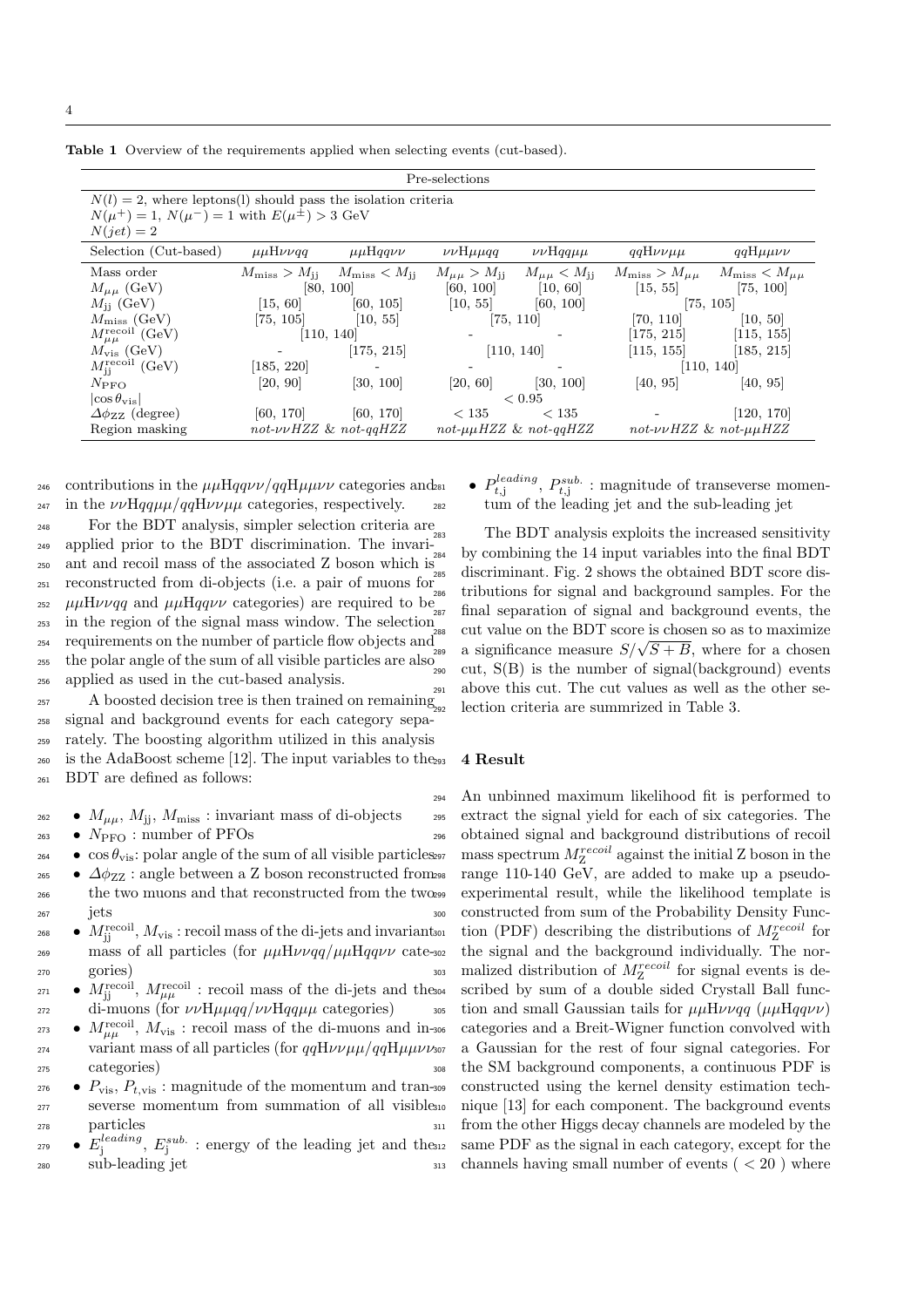Table 2 Summary of the selection efficiency  $\epsilon$  and the number of expected events N<sub>evt</sub>. for each category after the final event selection.

| $(Cut-based)$       | $\mu\mu H\nu\nu q\overline{q}$ |                | $\mu\mu$ Hqqvv      |            | $\nu\nu$ H $\mu\mu$ qq |            |
|---------------------|--------------------------------|----------------|---------------------|------------|------------------------|------------|
| Process             | $\epsilon$ [%]                 | $N_{evt.}$     | $\epsilon$ [%]      | $N_{evt.}$ | $\epsilon$ [%]         | $N_{evt.}$ |
| Signal $("main")$   | 38                             | 53             | 36                  | 50         | 54                     | 76         |
| Signal $("sub")$    | 6                              | 8              | 10                  | 14         |                        | 9          |
| Higgs decays Bg.    | $2.2 \cdot 10^{-3}$            | 25             | $7.0 \cdot 10^{-2}$ | 794        | $5.3 \cdot 10^{-4}$    | 6          |
| SM four-fermion Bg. | $3.7 \cdot 10^{-6}$            | $\overline{4}$ | $4.9 \cdot 10^{-4}$ | 520        | $5.6 \cdot 10^{-6}$    |            |
| SM two-fermion Bg.  | 0                              | 0              | 0                   | 0          |                        |            |
|                     |                                |                |                     |            |                        |            |
|                     | $\nu\nu$ Hqq $\mu\mu$          |                | $qqH\nu\nu\mu\mu$   |            | $qqH\mu\mu\nu\nu$      |            |
| Process             | $\epsilon$ [%]                 | $N_{evt.}$     | $\epsilon$ [%]      | $N_{evt.}$ | $\epsilon$  %          | $N_{evt.}$ |
| Signal("main")      | 36                             | 51             | 26                  | 37         | 23                     | 32         |
| Signal $("sub")$    | 8                              | 11             |                     | 10         | 4                      | 6          |
| Higgs decays Bg.    | $1.0 \cdot 10^{-2}$            | 114            | $2.4 \cdot 10^{-2}$ | 275        | $1.4 \cdot 10^{-2}$    | 160        |
| SM four-fermion Bg. | $4.3 \cdot 10^{-5}$            | 46             | $1.5 \cdot 10^{-4}$ | 157        | $1.8 \cdot 10^{-4}$    | 190        |

Table 3 Overview of the requirements applied when selecting events (BDT-based).

 $10^{-1}$ 

| Pre-selections                                                                                                                                 |                     |                                                                      |                           |                                                    |                                                         |                                                                    |  |
|------------------------------------------------------------------------------------------------------------------------------------------------|---------------------|----------------------------------------------------------------------|---------------------------|----------------------------------------------------|---------------------------------------------------------|--------------------------------------------------------------------|--|
| $N(l) = 2$ , where leptons(l) should pass the isolation criteria<br>$N(\mu^{+}) = 1, N(\mu^{-}) = 1$ with $E(\mu^{\pm}) > 3$ GeV<br>$N(jet)=2$ |                     |                                                                      |                           |                                                    |                                                         |                                                                    |  |
| Selection (MVA)                                                                                                                                | $\mu\mu H\nu\nu qq$ | $\mu\mu$ Hqqvv                                                       | $\nu\nu$ H $\mu\mu$ qq    | $\nu\nu$ Hqq $\mu\mu$                              | $qqH\nu\nu\mu\mu$                                       | $qqH\mu\mu\nu\nu$                                                  |  |
| Mass order<br>$M_{\mu\mu}$ (GeV)                                                                                                               |                     | $M_{\rm miss} > M_{\rm jj}$ $M_{\rm miss} < M_{\rm jj}$<br>[80, 100] | $M_{\mu\mu} > M_{\rm jj}$ | $M_{\mu\mu} < M_{jj}$                              | $M_{\rm miss} > M_{\mu\mu}$ $M_{\rm miss} < M_{\mu\mu}$ |                                                                    |  |
| $M_{\rm ii}$ (GeV)                                                                                                                             |                     |                                                                      |                           |                                                    |                                                         | [75, 105]                                                          |  |
| $M_{\rm miss}$ (GeV)<br>$M_{\mu\mu}^{\text{recoil}}$ (GeV)                                                                                     |                     | [110, 140]                                                           |                           | [75, 110]                                          |                                                         |                                                                    |  |
| $M_{\rm vis}$ (GeV)                                                                                                                            |                     |                                                                      |                           | [110, 140]                                         |                                                         |                                                                    |  |
| $M_{\rm ii}^{\rm recoil}$ (GeV)                                                                                                                |                     |                                                                      |                           |                                                    |                                                         | [110, 140]                                                         |  |
| $N_{\text{PFO}}$                                                                                                                               | [20, 90]            | [30, 100]                                                            | [20, 60]                  | [30, 100]                                          | [40, 95]                                                | [40, 95]                                                           |  |
| $ \cos \theta_{\rm vis} $                                                                                                                      |                     |                                                                      |                           | < 0.95                                             |                                                         |                                                                    |  |
| Region masking<br><b>BDT</b> score                                                                                                             | > 0.14              | $not$ - $\nu\nu$ HZZ & not-qqHZZ<br>> 0.01                           | $>-0.01$                  | $not$ - $\mu\mu HZZ$ & $not$ - $qqHZZ$<br>$>-0.01$ | $not$ - $\nu\nu$ HZZ & not- $\mu\mu$ HZZ<br>$>-0.04$    | $>-0.01$                                                           |  |
| $E$ vents/GeV<br>$10^3$<br>$10^{2}$<br>10<br>1                                                                                                 |                     | 2fermion background<br>4fermion backgroun<br><b>ZH background</b>    | Events/GeV                | $10^{2}$<br>10                                     |                                                         | 2fermion background<br>4fermion background<br><b>ZH background</b> |  |

Fig. 2 (color online) BDT score distributions for two best categories:  $\mu\mu H\nu\nu qq^{\text{mva}}$  (left) and  $\nu\nu H\nu\mu qq^{\text{mva}}$  (right). The signal distribution is shown with a red histogram while background contributions, ZH (green), 4-fermion (cyan) and 2-fermion (yellow), are drawn.

 $\overline{0.1}$ 

0

 $-0.2$  $-0.1$ 

 $-0.3$ 

 $-0.4$ 

0.2 0.3  $0.3$ 

 $10^{-1}$ 

 $-0.4$ 

 $-0.3$ 

 $0.2$  0.<br>BDT score

 $\overline{0.3}$ 

 $-0.1$ 

 $\overline{\overline{o}}$  $\overline{0.1}$ 

 $-0.2$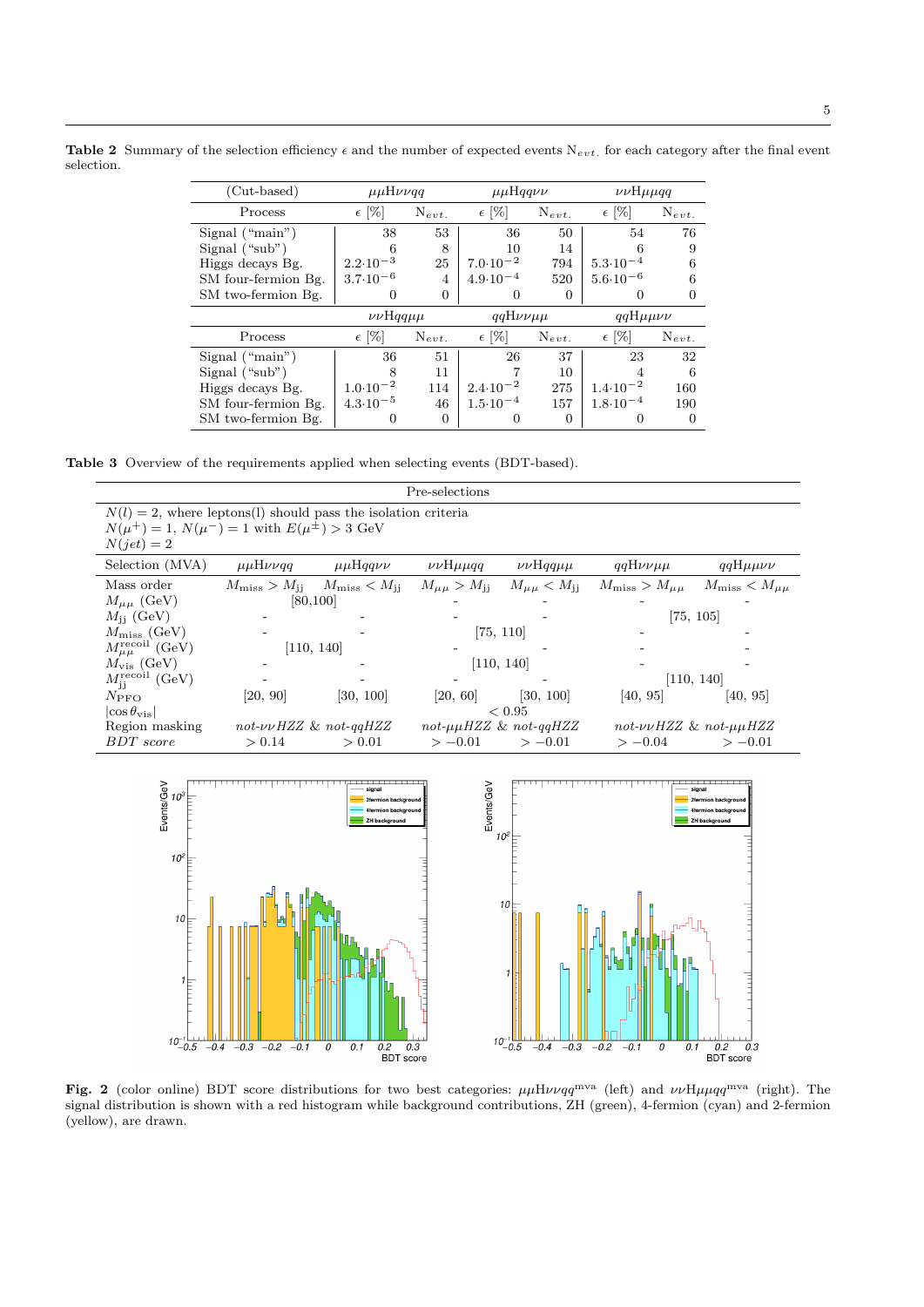a PDF from the kernel density estimation is used to describe the shape.The background components men- tioned above are combined according to their fraction and are normalized to the number of events left in these categories. The template model used to the likelihood 319 fit is then expressed as  $\mu \cdot N_{sig} \cdot f_{sig} + N_{bkg} \cdot f_{bkg}$  where  $s_{320}$   $f_{sig}(f_{bkg})$ ,  $N_{sig}(N_{bkg})$  are the combined PDF and to- $_{321}$  tal number of events for signal (background) events,  $\mu$  is a free parameter determined by the fit. Note that nuisance parameters, such as uncertainty of the total luminosity, are fixed to the expected values. The recoil mass distribution together with the fitting results for two of the most sensitive category is shown in Fig. 3.

<sup>327</sup> The number of expected signal events can be simply represented by  $N_{sig} = \mathcal{L} \cdot \epsilon \cdot \sigma_{ZH} \cdot BR(H \rightarrow ZZ) \cdot$  $\mathbf{H}$  $X=\mu,\nu,q$ 364 328

329 BR(Z $\rightarrow$ XX), where  $\mathcal{L}$  is the total luminosity and  $\epsilon$  rep-365 <sup>330</sup> resents efficiencies including the detector acceptance 331 and the analysis selection. The uncertainty of the fit-367  $\frac{332}{100}$  ting parameter  $\mu$  is then regarded as the uncertainty of  $\frac{5}{368}$ 333  $\sigma_{ZH}$ ·BR(H $\rightarrow$ ZZ) by neglecting systematic uncertainty. <sup>334</sup> Table 4 summarizes the derived relative precision on  $_{335}$  the product of the ZH cross section and the branching<sub>371</sub> 336 ratio  $\Delta(\sigma$ ·BR)/( $\sigma$ ·BR) from the cut-based analysis and<sub>372</sub>  $337$  the BDT analysis. The bottom row shows the combined  $373$ <sup>338</sup> precision that is calculated from the standard error of the weighted mean,  $\sigma = 1/\sqrt{\sum_{i=1}^{n} \sigma_i^{-2}}$ , where  $\sigma_i$  is the <sup>340</sup> precision for each category. The final result for the rel-341 ative statistical uncertainty of the  $\sigma_{ZH}$ ·Br(H→ZZ) is <sup>342</sup> estimated to be  $8.34\%$  in the cut-based analysis and  $\frac{3^{3}}{376}$ <sup>343</sup> 7.89% in the BDT analysis.

 The systematic uncertainty is not taken into ac- count in this result, since the uncertainty is expected  $\frac{346}{346}$  to be dominated by the statistical uncertainty. Sev- $\frac{379}{380}$  eral sources of systematic uncertainties on Higgs mea- surements at the CEPC is described in Ref. [10]. Al- though the study in Ref. [10] has been performed with <sup>349</sup> slightly different detector configuration and an oper- ation scenario, the order of magnitude of these esti-352 mated systematic uncertainties  $\mathcal{O}(0.1)\%$  on  $\sigma_{ZH}$ ,  $\mathcal{L}$  and 353 BR(Z $\rightarrow$ ff) is also assumed for the current HZZ analy-387 sis, which are much smaller than uncertainty obtained from the fitting.

356 The signal yield  $\sigma_{ZH}$ ·BR(H $\rightarrow$ ZZ) combined with in-357 dependently determined  $\sigma_{ZH}$  allows the Higgs width <sup>358</sup> Γ<sup>H</sup> to be extracted as described in Sec. 1. Hence the  $359$  precision of the Higgs width can be evaluated using the<sub>301</sub>  $_{360}$  H $\rightarrow$ ZZ decay channel. Using the following relationship

$$
\sigma_{ZH} \cdot \text{BR}(H \to ZZ) \propto g_{HZZ}^2 \cdot \frac{\Gamma(H \to ZZ)}{\Gamma_H} \propto \frac{g_{HZZ}^4}{\Gamma_H} \tag{393}
$$

<sup>361</sup> the relative uncertainty of the extracted Higgs width <sup>362</sup> is obtained where the relative uncertainty on square of

Table 4 Statistical uncertainties on the product of the ZH cross section and the branching ratio. The bottom row shows the result of combined value of the 6 categories.

| Category                                               | $\frac{\Delta(\sigma \cdot BR)}{(\sigma \cdot BR)}$<br>$\left[\% \right]$ |            |  |  |
|--------------------------------------------------------|---------------------------------------------------------------------------|------------|--|--|
|                                                        | cut-based                                                                 | <b>BDT</b> |  |  |
| $\mu\mu$ H $\nu\nu qq^{\rm cut/mva}$                   | 15.5                                                                      | 13.6       |  |  |
| $\mu\mu$ Hqq $\nu\nu^{\rm cut/mva}$                    | 48.0                                                                      | 42.1       |  |  |
| $\nu\nu$ H $\mu\mu$ qq <sup>cut/mva</sup>              | 11.9                                                                      | 12.5       |  |  |
| $\nu\nu$ Hqq $\mu\mu^{\text{cut}/\text{mva}}$          | 23.5                                                                      | 20.5       |  |  |
| $qqH\nu\nu\mu\mu^{\text{cut}/\text{mva}}$              | 45.3                                                                      | 37.0       |  |  |
| $qq\mathrm{H}\mu\mu\nu\nu^{\mathrm{cut}/\mathrm{mva}}$ | 52.4                                                                      | 44.4       |  |  |
| Combined                                               | 8.34                                                                      | 7.89       |  |  |

 $\frac{1}{363}$  the coupling  $g_{HZZ}^2$  of 0.5% taken from Ref. [5] is assumed. From the cut-based analysis, the relative precision of the Higgs width  $\Delta\Gamma_H/\Gamma_H$  is estimated to be <sup>366</sup> 8.37% whereas it is 7.92% from the BDT analysis. Although the precision of  $H\rightarrow ZZ$  decay measurement is to be limited by its low branching ratio, there is a room to improve from the obtained level since only small fraction of the  $H\rightarrow ZZ$  decay events has been chosen and analyzed. Increasing the signal statistics under sufficient background rejection will allow further study on the precision of the signal yield

# 5 Summary

The precision of the yield measurement  $\sigma_{ZH}\times\text{Br}(\text{H}\rightarrow\text{ZZ})$ <sup>376</sup> at the CEPC is evaluated using MC samples for the  $\frac{37}{37}$  baseline concept running at  $\sqrt{s} = 240 \text{ GeV}$  with an in $t_{378}$  tegrated luminosities of 5.6 ab<sup>-1</sup>. Among the various decay modes of the  $H\rightarrow ZZ$ , the signal process having two muons, two jets and missing momentum in final <sup>381</sup> states has been chosen. After the event selection, relative precision is evaluated with the likelihood fitting <sup>383</sup> method on signal and background. The final value combined from all of six categories is  $8.34\%$  from the cutbased analysis and 7.89% from the BDT analysis. The relative precision of the Higgs boson width, using this  $H\rightarrow ZZ$  decay, is estimated by combining the obtained result with the precision of the inclusive ZH cross sec-<sup>389</sup> tion and it is estimated to be 7.92% from the BDT analysis.

#### 6 Discussion

It should be mentioned that the effective field theory (EFT) is also widely accepted as an alternative approach to explore the Higgs couplings, where additional <sup>395</sup> terms for the interaction between Higgs and Z boson in the Lagrangian collapse the simple picture above  $[5, 14]$ .